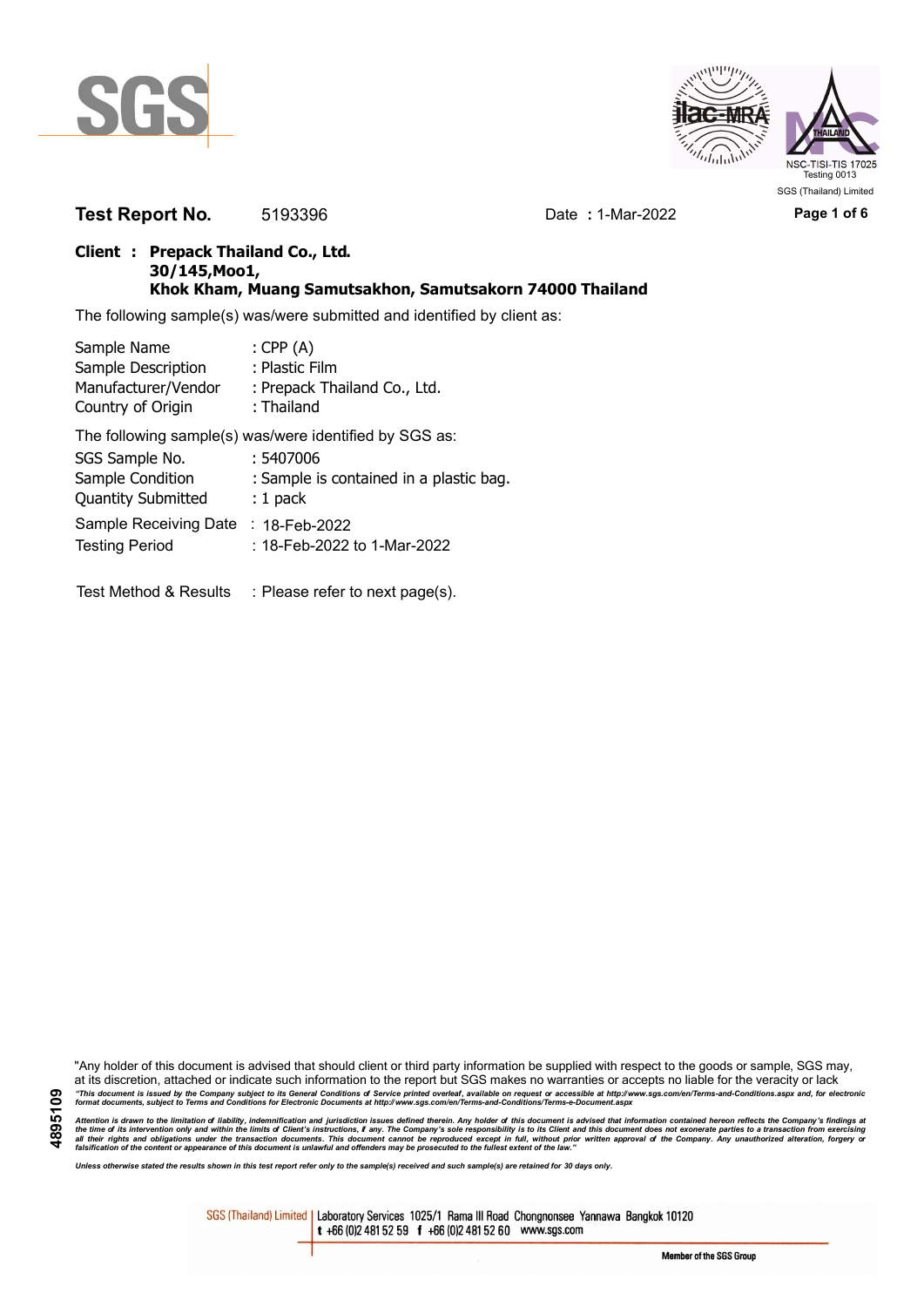



# **Test Report No.** 5193396 Date : 1-Mar-2022 **Page 2 of 6**

### **Test Requested & Result Summary**

Test Requested : Please refer to the result summary (Test parameter(s) was/were selected by client).

Result Summary:

| <b>Test Requested</b>                                                                                                                                      | Conclusion  |
|------------------------------------------------------------------------------------------------------------------------------------------------------------|-------------|
| Notification of the Ministry of Public Health (No.295) B.E. 2548 (2005):<br>Qualities or standard for container made from plastic<br>a) Polypropylene (PP) |             |
| 1. Lead content                                                                                                                                            | <b>PASS</b> |
| 2. Cadmium content                                                                                                                                         | <b>PASS</b> |
| 3. Heavy metal (as lead) in 4% concentrated acetic acid extraction                                                                                         | <b>PASS</b> |
| 4. Quantity of potassium Permanganate Consumed                                                                                                             | <b>PASS</b> |
| 5. Residue after Evaporation Test                                                                                                                          | <b>PASS</b> |
| 6. Migration of color Extraction                                                                                                                           | <b>PASS</b> |

#### Remark:

1.Test results in this report are applicable for the item tested and reflects the tested sample as received. 2.The decision rules based on simple acceptance which the probability of false accept may be as high as 50% in case the results is exactly on the tolerance limit.

### **Signed for and on behalf of SGS (Thailand) Limited**

**Rutchuporn Moungsom Laboratory manager - Hardgood**

"Any holder of this document is advised that should client or third party information be supplied with respect to the goods or sample, SGS may, at its discretion, attached or indicate such information to the report but SGS makes no warranties or accepts no liable for the veracity or lack "This document is issued by the Company subject to its General Conditions of Service printed overleaf, available on request or accessible at http://www.sgs.com/en/Terms-and-Conditions.aspx and, for electronic<br>format docume

Attention is drawn to the limitation of liability, indemnification and jurisdiction issues defined therein. Any holder of this document is advised that information contained hereon reflects the Company's findings at<br>all th

*Unless otherwise stated the results shown in this test report refer only to the sample(s) received and such sample(s) are retained for 30 days only.*

SGS (Thailand) Limited | Laboratory Services 1025/1 Rama III Road Chongnonsee Yannawa Bangkok 10120 t +66 (0)2 481 52 59 f +66 (0)2 481 52 60 www.sgs.com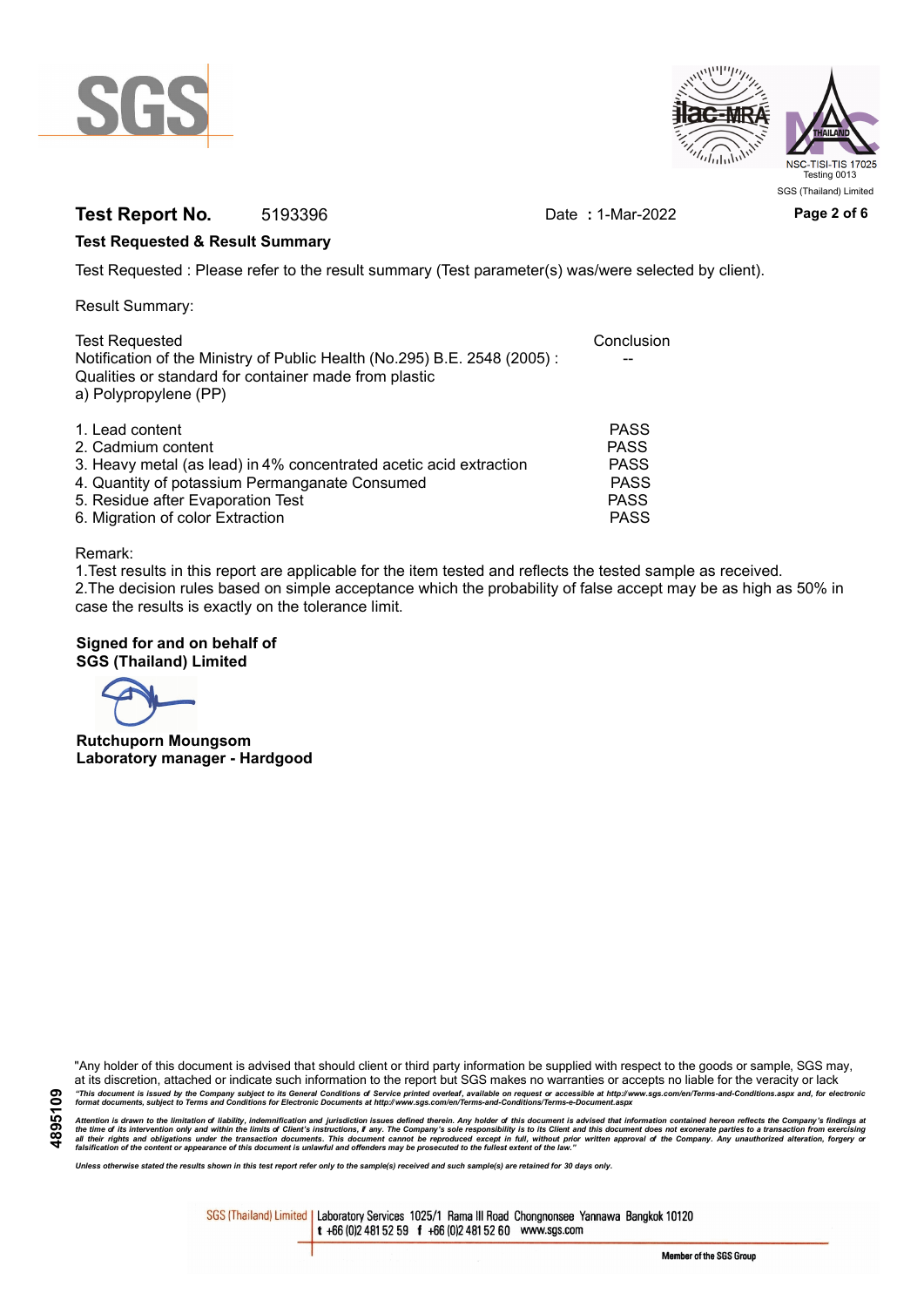



# **Test Report No.** 5193396 Date : 1-Mar-2022 Page 3 of 6

**TEST RESULTS**

**Notification of the Ministry of Public Health (No.295) B.E. 2548 (2005) : Qualities or standard for container made from plastic.**

#### **a) Polypropylene (PP)**

### **Qualities and standard of plastic**

Method : With reference to TIS 656: 2556. Analysis was performed by ICP-OES.

| <b>Details</b>     | Result (1)<br>(mg/kg) | <b>Limit of Quantitative</b><br>(mg/kg) | <b>Permissible Limit</b><br>(mg/kg) |
|--------------------|-----------------------|-----------------------------------------|-------------------------------------|
| Lead content***    |                       | 2.0                                     | 100                                 |
| Cadmium content*** |                       | 2.0                                     | 100                                 |

Sample Description :

1. Clear plastic film

Note :

1. mg/kg = milligram per kilogram  $2. <$  = Less than

"Any holder of this document is advised that should client or third party information be supplied with respect to the goods or sample, SGS may, at its discretion, attached or indicate such information to the report but SGS makes no warranties or accepts no liable for the veracity or lack "This document is issued by the Company subject to its General Conditions of Service printed overleaf, available on request or accessible at http://www.sgs.com/en/Terms-and-Conditions.aspx and, for electronic<br>format docume

Attention is drawn to the limitation of liability, indemnification and jurisdiction issues defined therein. Any holder of this document is advised that information contained hereon reflects the Company's findings at<br>all th

*Unless otherwise stated the results shown in this test report refer only to the sample(s) received and such sample(s) are retained for 30 days only.*

SGS (Thailand) Limited | Laboratory Services 1025/1 Rama III Road Chongnonsee Yannawa Bangkok 10120 t +66 (0)2 481 52 59 f +66 (0)2 481 52 60 www.sgs.com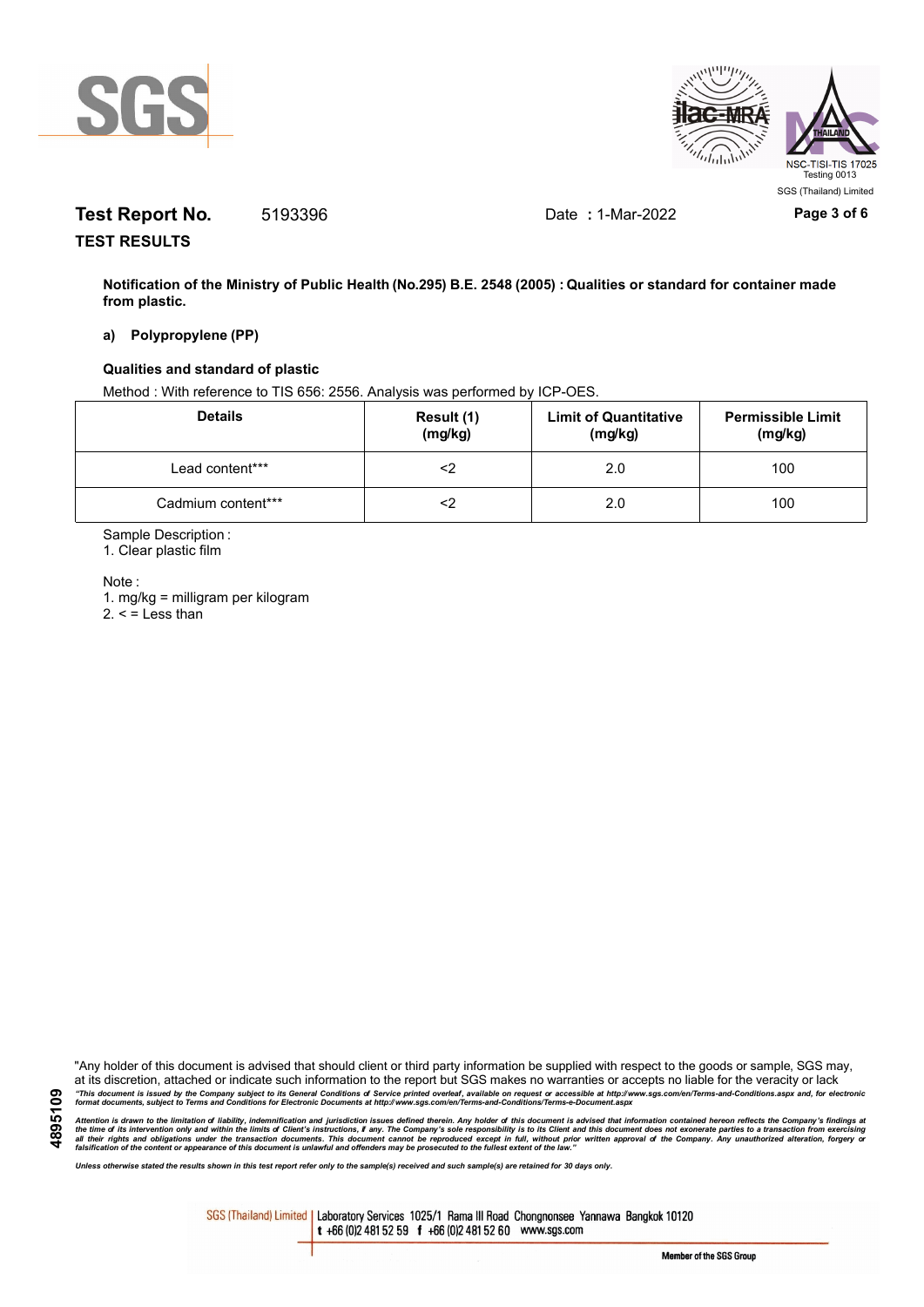



## **Test Report No.** 5193396 Date : 1-Mar-2022 Page 4 of 6

### **TEST RESULTS**

### **Qualities and standard of dissemination**

Method : With reference to TIS 656: 2556.

| <b>Details</b>                                                                      | Test Condition <sup>^</sup>                                   | Result (1)<br>(mg/dm3) | <b>Limit of Quantitative</b><br>(mg/dm3) | <b>Permissible Limit</b><br>(mg/dm3) |
|-------------------------------------------------------------------------------------|---------------------------------------------------------------|------------------------|------------------------------------------|--------------------------------------|
| Heavy metal (calculated as lead) in<br>4% concentrated acetic acid<br>extraction*** | 30 minute at<br>60 degree C                                   | $<$ 1                  |                                          |                                      |
| Potassium permanganate used for<br>reaction in water extraction***                  | 30 minute at<br>60 degree C                                   | $<$ 1                  | 1.0                                      | 10                                   |
| Residue substances which is<br>evaporate in water***                                | 30 minute at<br>60 degree C                                   | $3$                    | 3.0                                      | 30                                   |
| Residue substances which is<br>evaporate in 4% concentrated acetic<br>acid***       | 30 minute at<br>60 degree C                                   | <3                     | 3.0                                      | 30                                   |
| Residue substances which is<br>evaporate in 20% concentrated<br>alcohol***          | 30 minute at<br>60 degree C                                   | $3$                    | 3.0                                      | 30                                   |
| Residue substances from volatile<br>matters in normal heptane***                    | Room temperature<br>$(1 \text{ hr. at } 25 \text{ degree C})$ | $3$                    | 3.0                                      | 150                                  |

Sample Description :

1. Clear plastic film with mulicolor printed (inside)

Note :

1. mg/dm3 = milligram per cubic decimeter

2. Degree C = degree Celsius

 $3. <$  = Less than

Remark :

1.  $^{\circ}$  = In case of the use at temperature not higher than 100 degree Celsius

"Any holder of this document is advised that should client or third party information be supplied with respect to the goods or sample, SGS may, at its discretion, attached or indicate such information to the report but SGS makes no warranties or accepts no liable for the veracity or lack "This document is issued by the Company subject to its General Conditions of Service printed overleaf, available on request or accessible at http://www.sgs.com/en/Terms-and-Conditions.aspx and, for electronic<br>format docume

Attention is drawn to the limitation of liability, indemnification and jurisdiction issues defined therein. Any holder of this document is advised that information contained hereon reflects the Company's findings at<br>all th

*Unless otherwise stated the results shown in this test report refer only to the sample(s) received and such sample(s) are retained for 30 days only.*

SGS (Thailand) Limited | Laboratory Services 1025/1 Rama III Road Chongnonsee Yannawa Bangkok 10120 t +66 (0)2 481 52 59 f +66 (0)2 481 52 60 www.sgs.com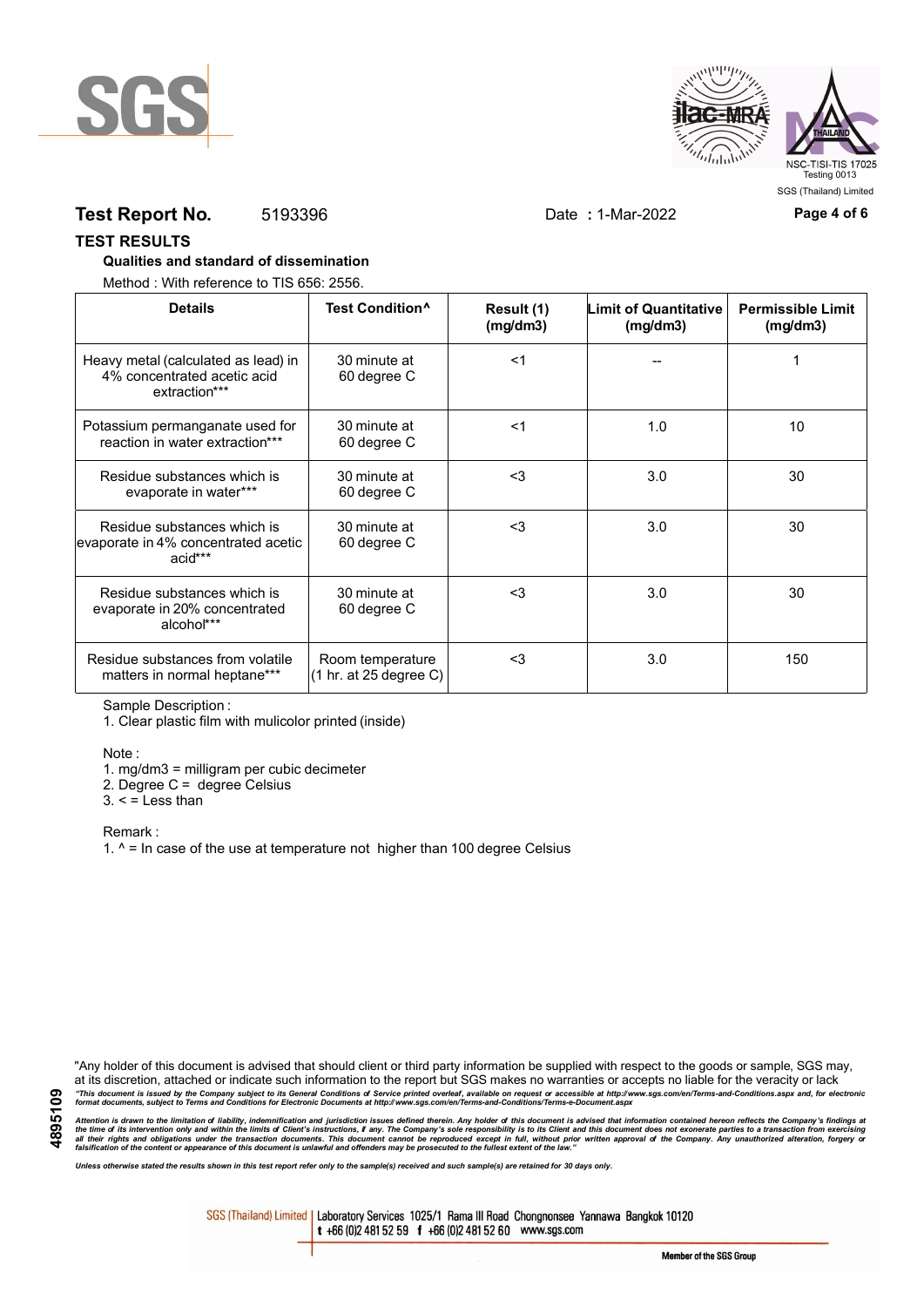



## **Test Report No.** 5193396 Date : 1-Mar-2022 Page 5 of 6

**TEST RESULTS**

#### **Qualities and standard of dissemination**

Test Method : With reference to TIS 655 -1 : 2553

| <b>Details</b>                         | Test Condition <sup>^</sup> | Result (1)               | <b>Permissible Limit</b> |
|----------------------------------------|-----------------------------|--------------------------|--------------------------|
| Migration of color extract by water*** | 30 minute at<br>60 degree C | Negative<br>(See Note 2) | Negative                 |
| Migration of color extract by          | 30 minute at                | Negative                 | <b>Negative</b>          |
| 4% concentrated acetic acid***         | 60 degree C                 | (See Note 2)             |                          |
| Migration of color extract by          | 30 minute at                | Negative                 | <b>Negative</b>          |
| 20% concentrated alcohol***            | 60 degree C                 | (See Note 2)             |                          |
| Migration of color extract by          | Room temperature            | Negative                 | Negative                 |
| normal heptanes***                     | (1 hr. at 25 degree C)      | (See Note 2)             |                          |

Sample Description :

1. Clear plastic bag with mulicolor printed (inside)

Note :

1. Degree C = degree Celsius

2. "Negative" mean it's not presence of color migration/ "Positive" mean it's presence of color migration

Remark :

1.  $^{\circ}$  = In case of the use at temperature not higher than 100 degree Celsius

Remark: The test item(s) marked \*\*\* on test report is/are analyzed at SGS (Thailand) Limited, address: 41/16-20 and 41/23 Soi Rama III 59, Rama III road, Chongnonsee, Yannawa, Bangkok.

**4895109**

"Any holder of this document is advised that should client or third party information be supplied with respect to the goods or sample, SGS may, at its discretion, attached or indicate such information to the report but SGS makes no warranties or accepts no liable for the veracity or lack "This document is issued by the Company subject to its General Conditions of Service printed overleaf, available on request or accessible at http://www.sgs.com/en/Terms-and-Conditions.aspx and, for electronic<br>format docume

Attention is drawn to the limitation of liability, indemnification and jurisdiction issues defined therein. Any holder of this document is advised that information contained hereon reflects the Company's findings at<br>all th

*Unless otherwise stated the results shown in this test report refer only to the sample(s) received and such sample(s) are retained for 30 days only.*

SGS (Thailand) Limited | Laboratory Services 1025/1 Rama III Road Chongnonsee Yannawa Bangkok 10120 t +66 (0)2 481 52 59 f +66 (0)2 481 52 60 www.sgs.com